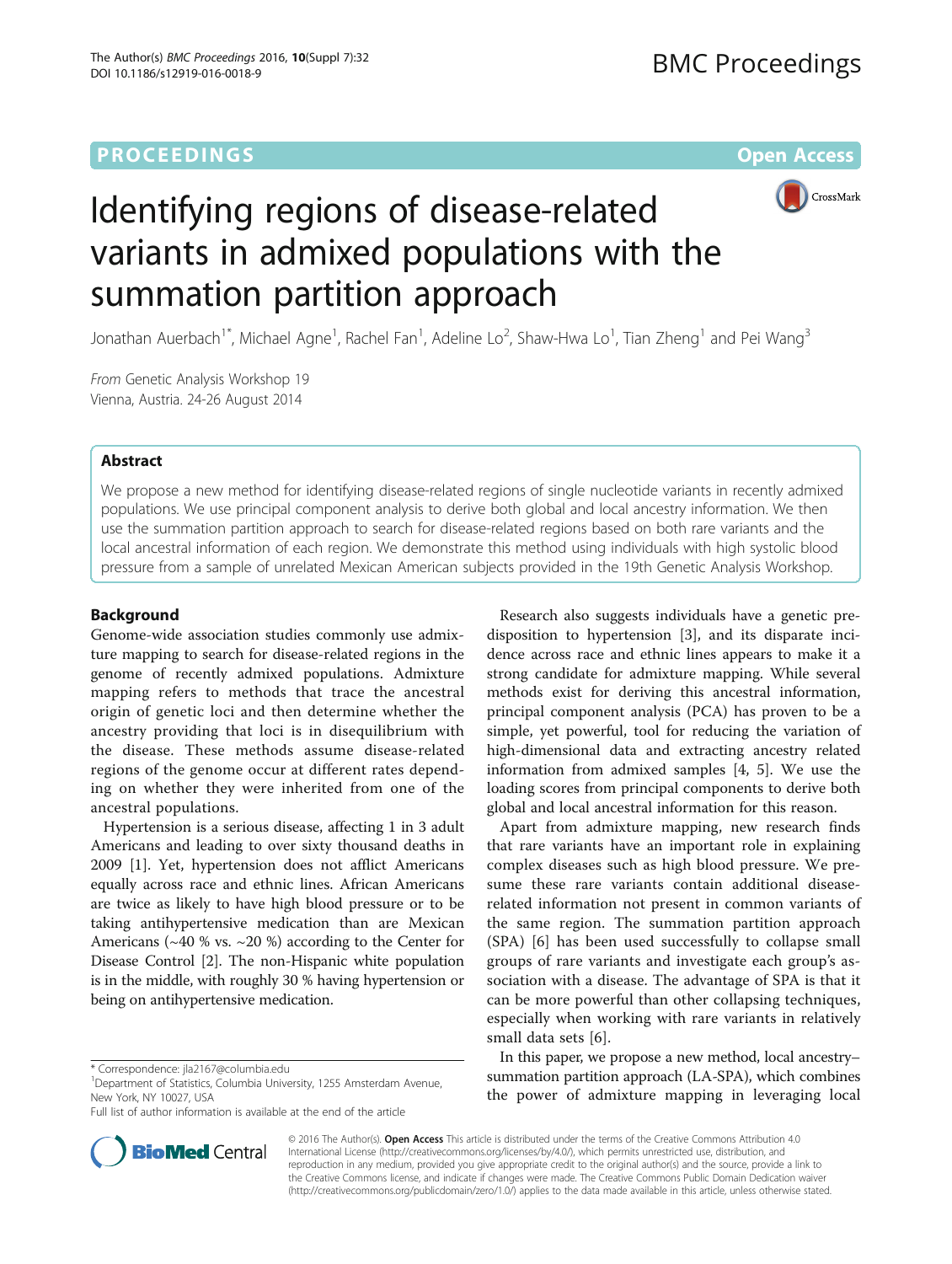ancestry structures with the power of SPA in leveraging the information in rare variants. We demonstrate the LA-SPA method using individuals with high systolic blood pressure from the 19th Genetic Analysis Workshop (GAW19) Mexican American unrelated sample data set.

## Methods

We explore our LA-SPA method using GAW19 genomewide association data from 1851 Mexican Americans [[7](#page-3-0)]. Our data set contains 428,574 single-nucleotide variants (SNVs) from odd-numbered chromosomes. Missing data was relatively uncommon and therefore imputed by sampling uniformly over the remaining non-missing observations. Phenotype data on systolic blood pressure, diastolic blood pressure, year of examination, age, gender, and medication usage was also available. Medication status took 3 values depending on whether the individual was on hypertension medication, not on hypertension medication, or whether such a status was unknown. Systolic blood pressure is the dependent variable of this analysis.

Our method has 4 stages. In this section, we walk through each stage as we performed it on the GAW19 data.

## Stage 1: adjust for covariates and global population structure

We first obtain the residuals from regressing systolic blood pressure on age, gender, medication status, and the loading score of the first principal component of all 428,574 SNVs. These variables explain roughly 25 % of the variation of systolic blood pressure. The loading score represents global ancestry, and we only use the first principal component in this stage as additional components were deemed unnecessary (see [Discussion](#page-2-0) below for more details). We interpret the residuals as containing information on systolic blood pressure in excess of confounding global variables. We treat the residuals as our new quantitative phenotype and denote it as Y.

#### Step 2: divide variants into regions

We group consecutive SNVs into regions of 500. There were 862 regions in total. We then stratified the SNVs in each region into either "common" or "rare" SNV groups based on their minor allele frequency (MAF >0.05 or MAF <0.05). Roughly 80 % of SNVs in each region are rare variants.

## Step 3: calculate the local ancestry–summation partition approach statistic

We perform PCA on the group of common variants in each segment separately and recorded the values of the loading scores of the first 3 principal components. Local ancestry was estimated by performing the k-means algorithm  $(k = 3)$  on these components. We interpret the result as corresponding to the 3 possible ancestral origins of each region: white, African, and Native American. We then test the association between the adjusted phenotype from stage 1 and the rare SNV group of each segment by the local ancestral origin of the region using a variation of SPA. The following is a brief explanation of the SPA algorithm [[6\]](#page-3-0) and our variation.

Consider a region with  $K$  rare variants. The marginal SPA test statistic is defined as:

$$
I_1 = \sum_{i=1}^K n_i^2 (\overline{Y}_{i} - \overline{Y})^2,
$$

where  $n_i$  is the total number of  $i^{th}$  rare variants in all subjects,  $\overline{Y}_i$  is the averaged phenotype for subjects having at least 1 rare variant at the  $i^{th}$  SNV position and  $\overline{Y}$  is the sample average. The value of  $I_1$  reflects the strength of the association between the group of rare variants and the residuals from stage 1.

To jointly model local ancestral information and rare variants, we propose an LA-SPA test statistic,  $I_A$ , defined as:

$$
I_A = \sum_{j=1}^J \sum_{i=1}^K n_{ij}^2 (\overline{Y}_{i,j} - \overline{Y})^2,
$$

where  $n_{i,j}$  is the total number of rare variants observed in subjects from  $j<sup>th</sup>$  local ancestry and  $\overline{Y}_{i,j}$  is the mean phenotype of individuals with rare variants  $i$  in the  $j<sup>th</sup>$ local ancestral cluster, and  $\overline{Y}$  is defined as before.  $I_A$  is a modification of  $I_1$ , similar to the  $I_2$  of Fan [[6\]](#page-3-0). It reflects the strength of the association between phenotypes and a region of rare variants, partitioned by the local ancestry of the region.

#### Step 4: calculate  $p$  values by permutation

Permutation is used to evaluate the significance of each test statistic. For  $I_A$ , 2 p values are generated reflecting permutation within and between ancestral origins. We refer to them as the global  $p$  value, which reflects information between common and rare variants, and the local  $p$  value, which reflects information within the rare variants grouped by the common variants. We used 10,000 permutations.

## Results

The number of rare variants and the 3  $p$  values from the test statistic of each group of variants were retained after performing SPA twice (first for  $I_A$  and then  $I_1$ ;  $I_1$  was calculated for comparison purposes). P values are plot-ted in Fig. [1](#page-2-0) and regions with relatively low  $I_A$   $p$  values are listed in Table [1.](#page-2-0) We believe these regions contain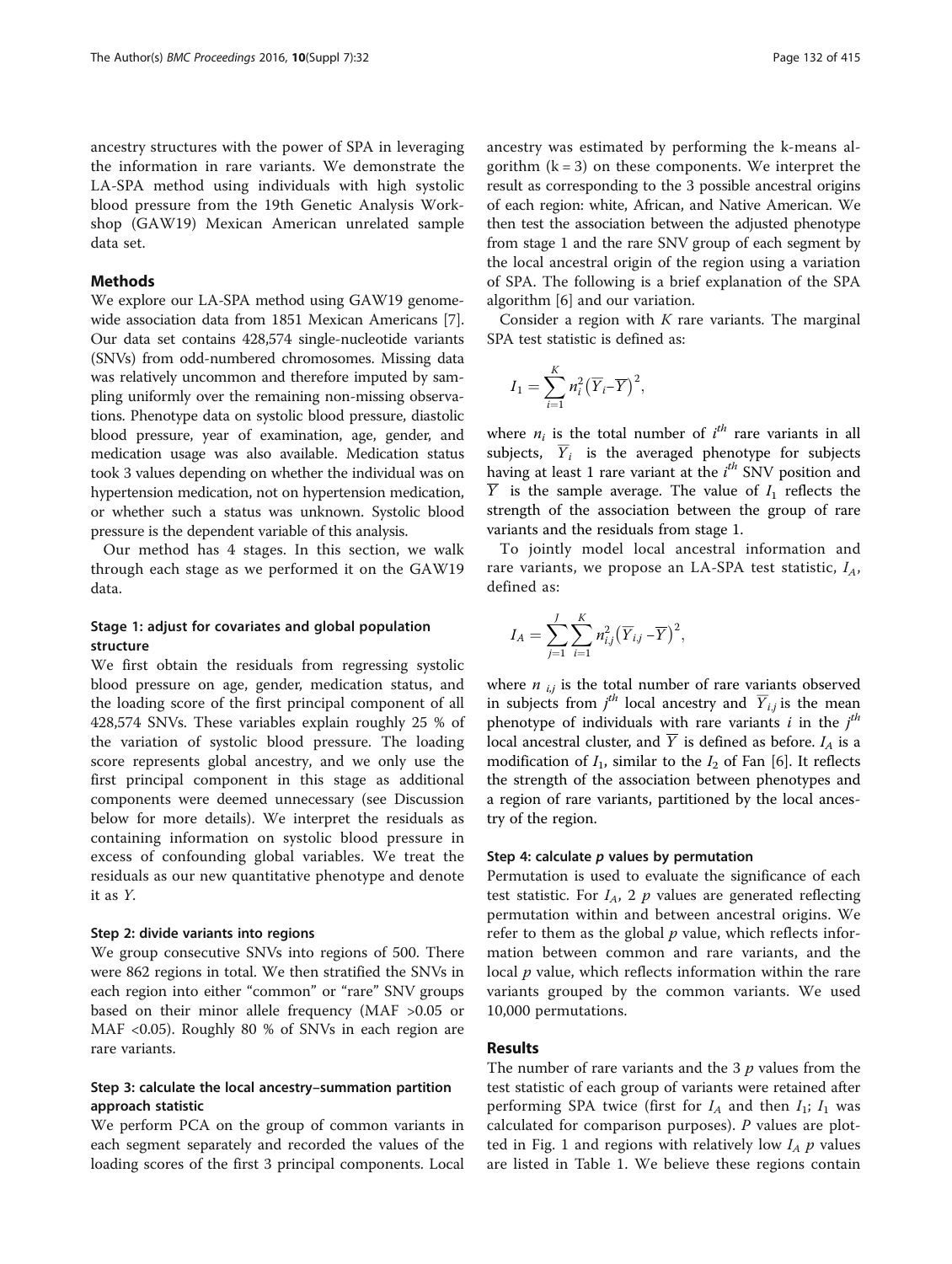<span id="page-2-0"></span>

additional, disease-related information and warrant more in-depth analysis despite that they are not significant when adjusting for multiple comparisons. This includes regions on chromosome 3 and 19, which, to our knowledge, have not yet been linked to hypertension or diabetes.

Regions with significant  $I_A$  test statistics but not significant  $I_1$  test statistics are also interesting since those regions became significant only after local ancestral information was taken into account. This includes regions on Chromosomes 9, 11, 17 and 19, which are the last four regions listed in Table 1. In the future, better results can be obtained by increasing the sample size so that the

number of variants in each region can be reduced and the local ancestral information of each region can be calculated more accurately.

## Discussion

There are several points related to this approach worth mentioning. First, when performing PCA on all SNVs to measure global ancestry, we initially retained all of the loading scores of the leading principal components (PCs). To decide how many PCs to use, we assessed the stability of the loading scores by bootstrapping. We randomly sampled 10,000 SNVs with replacement 1000

Table 1 Results of the LA-SPA procedure. Cytogenetic bands in each identified region already linked to hypertension or diabetes from the National Center for Biotechnology Information (NCBI) have been annotated in the last column

| Number of rare<br>variants in 500 | Global<br>p value $(I_A)$ | Local<br>p value $(I_A)$ | $p$ Value $(l_1)$ | Chrom | Position of first<br>SNV in region | Position of last<br>SNV in region | Cytogenetic bands in region<br>already linked to hypertension |
|-----------------------------------|---------------------------|--------------------------|-------------------|-------|------------------------------------|-----------------------------------|---------------------------------------------------------------|
| 392                               | .0046                     | .0034                    | .0039             | Chr1  | 70899547                           | 76257984                          | 1p31.1                                                        |
| 434                               | .0027                     | .0022                    | .0051             | Chr3  | 46964904                           | 47452586                          |                                                               |
| 402                               | .0040                     | .0031                    | .0026             | Chr7  | 149519724                          | 150490263                         | 7q36.1                                                        |
| 395                               | .0072                     | .0053                    | .0009             | Chr9  | 37735625                           | 71852004                          | 9p11.1, 9q21.11                                               |
| 382                               | .0036                     | .0044                    | .1534             | Chr9  | 117168826                          | 120475298                         | 9q33, 9q33.1, 9q33.2                                          |
| 409                               | .0053                     | .0050                    | .1154             | Chr11 | 77961165                           | 84997182                          | 11g14, 11g14.1                                                |
| 395                               | .0079                     | .0088                    | .0239             | Chr17 | 3631196                            | 3962636                           | 17p13.3                                                       |
| 112                               | .0090                     | .0053                    | .0259             | Chr19 | 59029075                           | 59082725                          |                                                               |